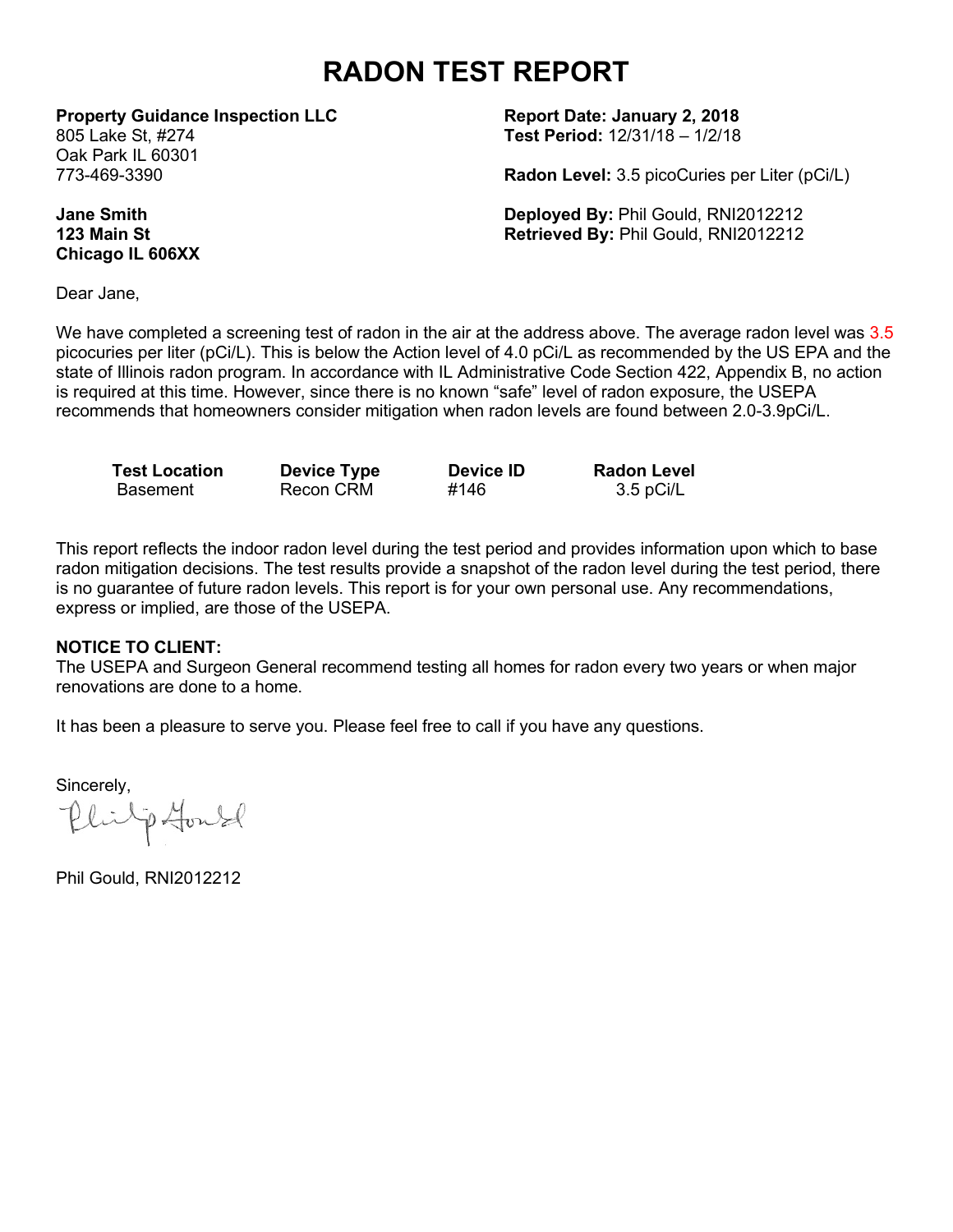## **Radon Test Report**

10-Jan-2018

| <sup>'</sup> Customer Information: | <b>Test Site:</b> |
|------------------------------------|-------------------|
|                                    |                   |

A Rad Elec Recon® CRM (NRPP Device Code #8304) was used for radon screening measurements that were conducted at the above referenced test site by: Property Guidance Inspection LLC

#### **The results are as follows:**

| Serial# | Instrument | Location        | <b>Start Date/Time</b> | <b>End Date/Time</b> | Results (pCi/L) |
|---------|------------|-----------------|------------------------|----------------------|-----------------|
| 146     | Recon CRM  | <b>Basement</b> | 12-31-2017 15:50       | 01-02-2018 17:04     |                 |

# **Average Radon Concentration in: Basement 3.5 pCi/L**

Deployed By: Phil Gould Retrieved By: Phil Gould Analyzed By: Phil Gould **Analyzed By:** Cal. Date: 11/21/2017 Cal. Due: 11/21/2018

**Protocol:**  Closed Building Conditions Met **Tampering:**  No Tampering Detected **Weather:**  No Abnormal Weather Conditions **Mitigation:** No Mitigation System Installed **Comment:**  Thanks for the business!

## **Radon Health Risk Information**

Radon is the second leading cause of lung cancer after smoking. The U.S. Environmental Protection Agency (US EPA) and the Surgeon General strongly recommend that further action be taken when a home's radon test results are 4.0 pCi/L or greater. The national average indoor radon level is about 1.3 pCi/L. The higher the home's radon level, the greater the health risk to you and your family. Reducing your radon levels can be done easily, effectively and fairly inexpensively. Even homes with very high radon levels can be reduced below 4.0 pCi/L. Please refer to the EPA website at www.epa.gov/radon for further information to assist you in evaluating your test results or deciding if further action is needed.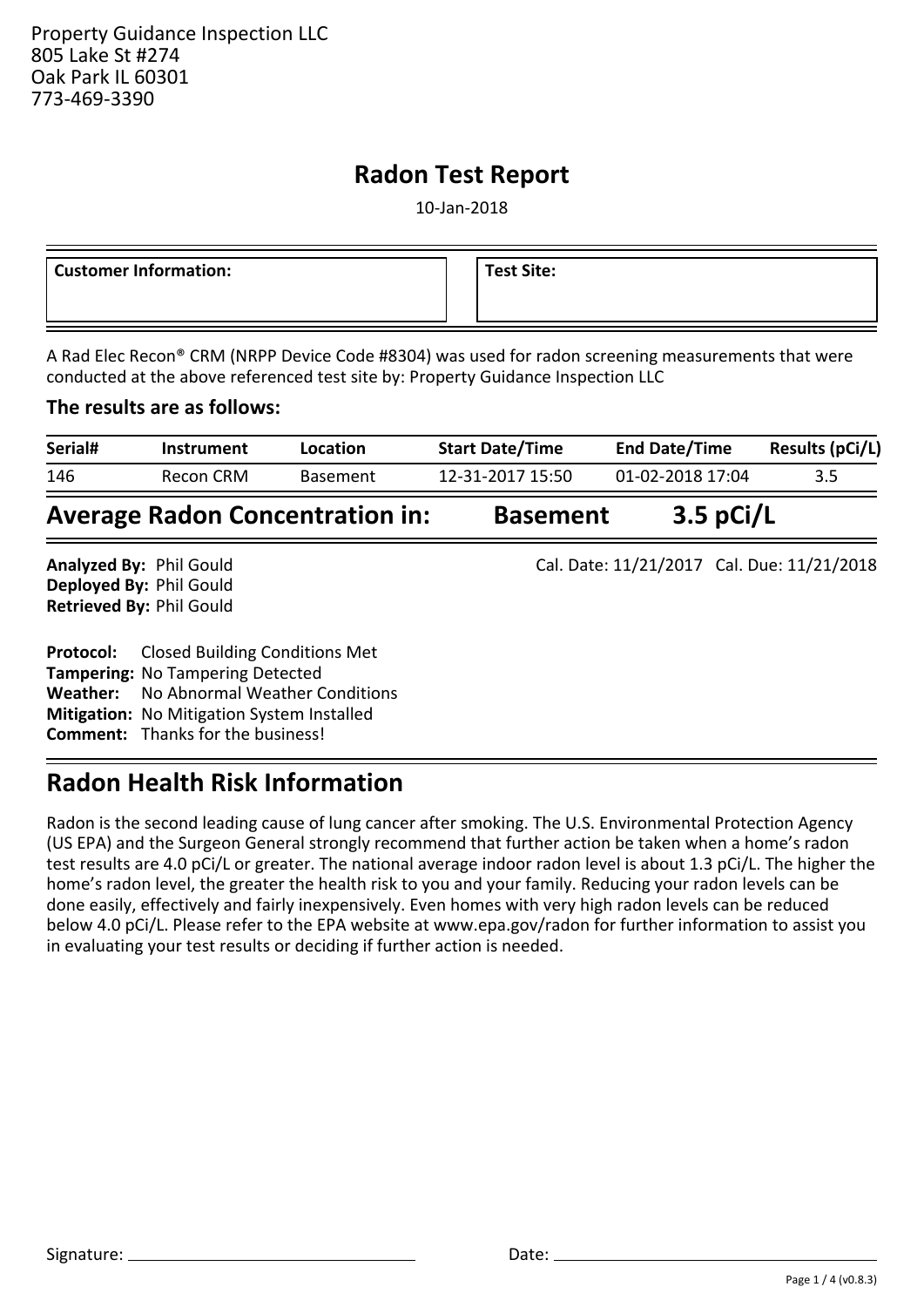## **Graphical Radon Report**

10-Jan-2018

| Customer Information: | <b>Test Site:</b> |
|-----------------------|-------------------|
|                       |                   |
|                       |                   |
|                       |                   |
|                       |                   |

A Rad Elec Recon® CRM (NRPP Device Code #8304) was used for radon screening measurements that were conducted at the above referenced test site by: Property Guidance Inspection LLC

#### **The results are as follows:**

| Serial# | <b>Instrument</b> | Location                               | <b>Start Date/Time</b> | <b>End Date/Time</b> | <b>Results (pCi/L)</b> |
|---------|-------------------|----------------------------------------|------------------------|----------------------|------------------------|
| 146     | Recon CRM         | <b>Basement</b>                        | 12-31-2017 15:50       | 01-02-2018 17:04     | 3.5                    |
|         |                   | <b>Average Radon Concentration in:</b> | <b>Basement</b>        | $3.5$ pCi/L          |                        |

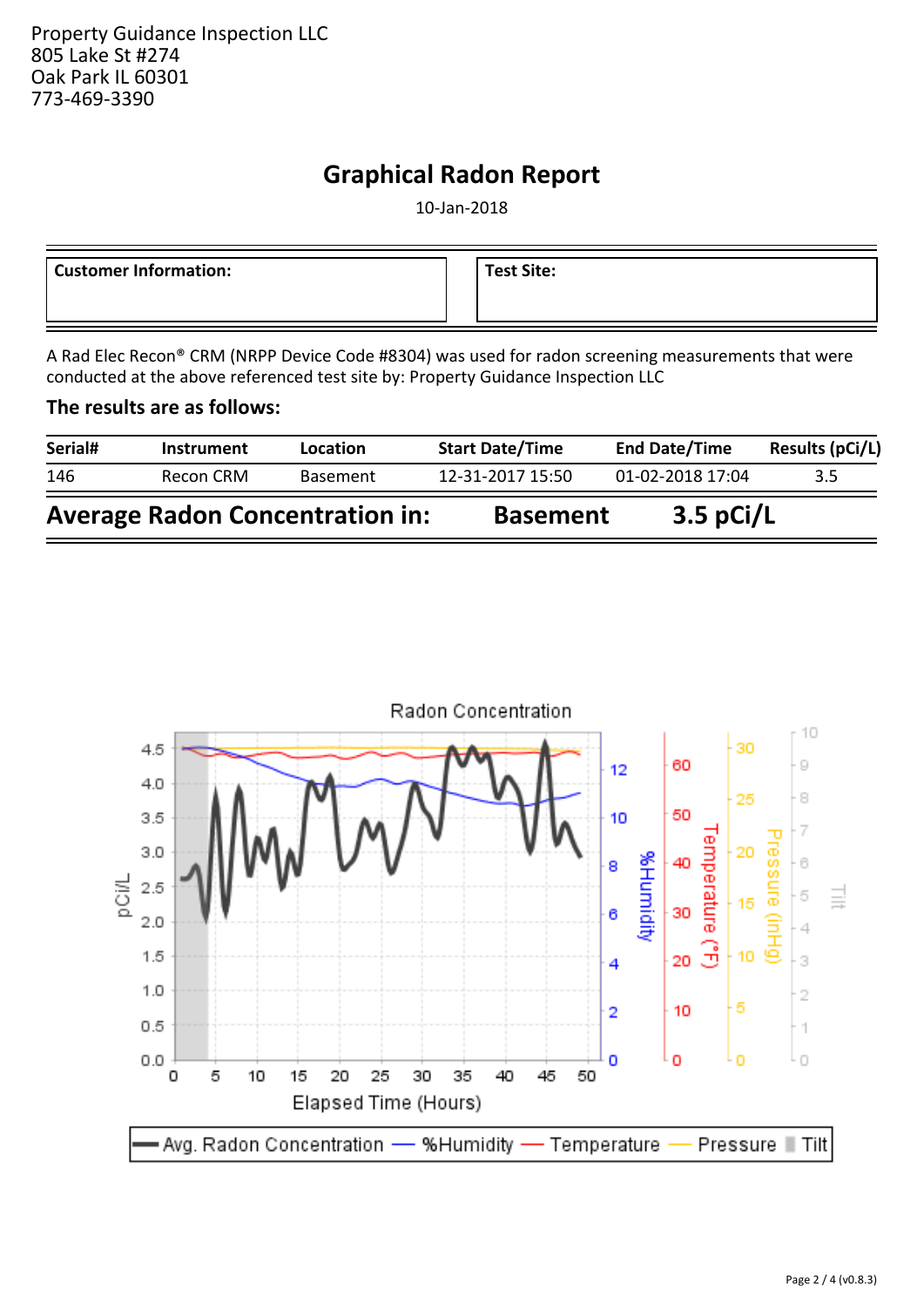## **Hourly Radon Report**

10-Jan-2018

| <b>Customer Information:</b> | <b>Test Site:</b> |
|------------------------------|-------------------|
|                              |                   |
|                              |                   |

A Rad Elec Recon® CRM (NRPP Device Code #8304) was used for radon screening measurements that were conducted at the above referenced test site by: Property Guidance Inspection LLC

### **The results are as follows:**

| Serial# | Instrument | Location        | <b>Start Date/Time</b> | <b>End Date/Time</b> | <b>Results (pCi/L)</b> |
|---------|------------|-----------------|------------------------|----------------------|------------------------|
| 146     | Recon CRM  | <b>Basement</b> | 12-31-2017 15:50       | 01-02-2018 17:04     |                        |

**Average Radon Concentration in: Basement 3.5 pCi/L**

| Record#        | Date/Time        | Radon (pCi/L) | Temperature (°F) | Pressure (inHg) | Humidity (%) | <b>Tilts</b> |
|----------------|------------------|---------------|------------------|-----------------|--------------|--------------|
| 1              | 2017-12-31T16:50 | 2.6           | 63               | 29.9            | 13           | $\mathbf 0$  |
| $\overline{2}$ | 2017-12-31T17:50 | 2.7           | 63               | 29.9            | 13           | $\sqrt{a}$   |
| 3              | 2017-12-31T18:50 | 2.7           | 62               | 29.9            | 13           | 0            |
| 4              | 2017-12-31T19:50 | 2.2           | 62               | 29.9            | 13           | 0            |
| 5              | 2017-12-31T20:50 | 3.8           | 62               | 29.9            | 13           | 0            |
| 6              | 2017-12-31T21:50 | 2.2           | 62               | 29.9            | 13           | 0            |
| 7              | 2017-12-31T22:50 | 3.1           | 62               | 29.9            | 13           | 0            |
| 8              | 2017-12-31T23:50 | 3.9           | 61               | 29.9            | 13           | 0            |
| 9              | 2018-01-01T00:50 | 2.7           | 62               | 30.0            | 12           | 0            |
| 10             | 2018-01-01T01:50 | 3.2           | 62               | 30.0            | 12           | 0            |
| 11             | 2018-01-01T02:50 | 2.9           | 62               | 30.0            | 12           | $\mathbf{0}$ |
| 12             | 2018-01-01T03:50 | 3.3           | 62               | 30.0            | 12           | 0            |
| 13             | 2018-01-01T04:50 | 2.5           | 62               | 30.0            | 12           | 0            |
| 14             | 2018-01-01T05:50 | 3.0           | 62               | 30.0            | 12           | 0            |
| 15             | 2018-01-01T06:50 | 2.7           | 61               | 30.0            | 12           | 0            |
| 16             | 2018-01-01T07:50 | 3.8           | 61               | 30.0            | 12           | 0            |
| 17             | 2018-01-01T08:50 | 3.9           | 62               | 30.0            | 11           | 0            |
| 18             | 2018-01-01T09:50 | 3.8           | 62               | 30.0            | 11           | 0            |
| 19             | 2018-01-01T10:50 | 4.1           | 62               | 30.0            | 11           | 0            |
| 20             | 2018-01-01T11:50 | 2.9           | 61               | 30.0            | 11           | 0            |
| 21             | 2018-01-01T12:50 | 2.8           | 61               | 30.0            | 11           | 0            |
| 22             | 2018-01-01T13:50 | 3.0           | 62               | 30.0            | 11           | $\mathbf{0}$ |
| 23             | 2018-01-01T14:50 | 3.5           | 62               | 30.0            | 11           | 0            |
| 24             | 2018-01-01T15:50 | 3.2           | 63               | 30.0            | 12           | 0            |
| 25             | 2018-01-01T16:50 | 3.4           | 62               | 30.0            | 12           | 0            |
| 26             | 2018-01-01T17:50 | 2.7           | 62               | 30.0            | 12           | 0            |
| 27             | 2018-01-01T18:50 | 2.9           | 62               | 30.0            | 11           | 0            |
| 28             | 2018-01-01T19:50 | 3.4           | 62               | 30.0            | 12           | 0            |
| 29             | 2018-01-01T20:50 | 4.0           | 61               | 30.0            | 12           | 0            |
| 30             | 2018-01-01T21:50 | 3.7           | 61               | 30.0            | 11           | 0            |
| 31             | 2018-01-01T22:50 | 3.5           | 62               | 30.0            | 11           | 0            |
| 32             | 2018-01-01T23:50 | 3.3           | 62               | 30.0            | 11           | 0            |
| 33             | 2018-01-02T00:50 | 4.3           | 62               | 30.0            | 11           | 0            |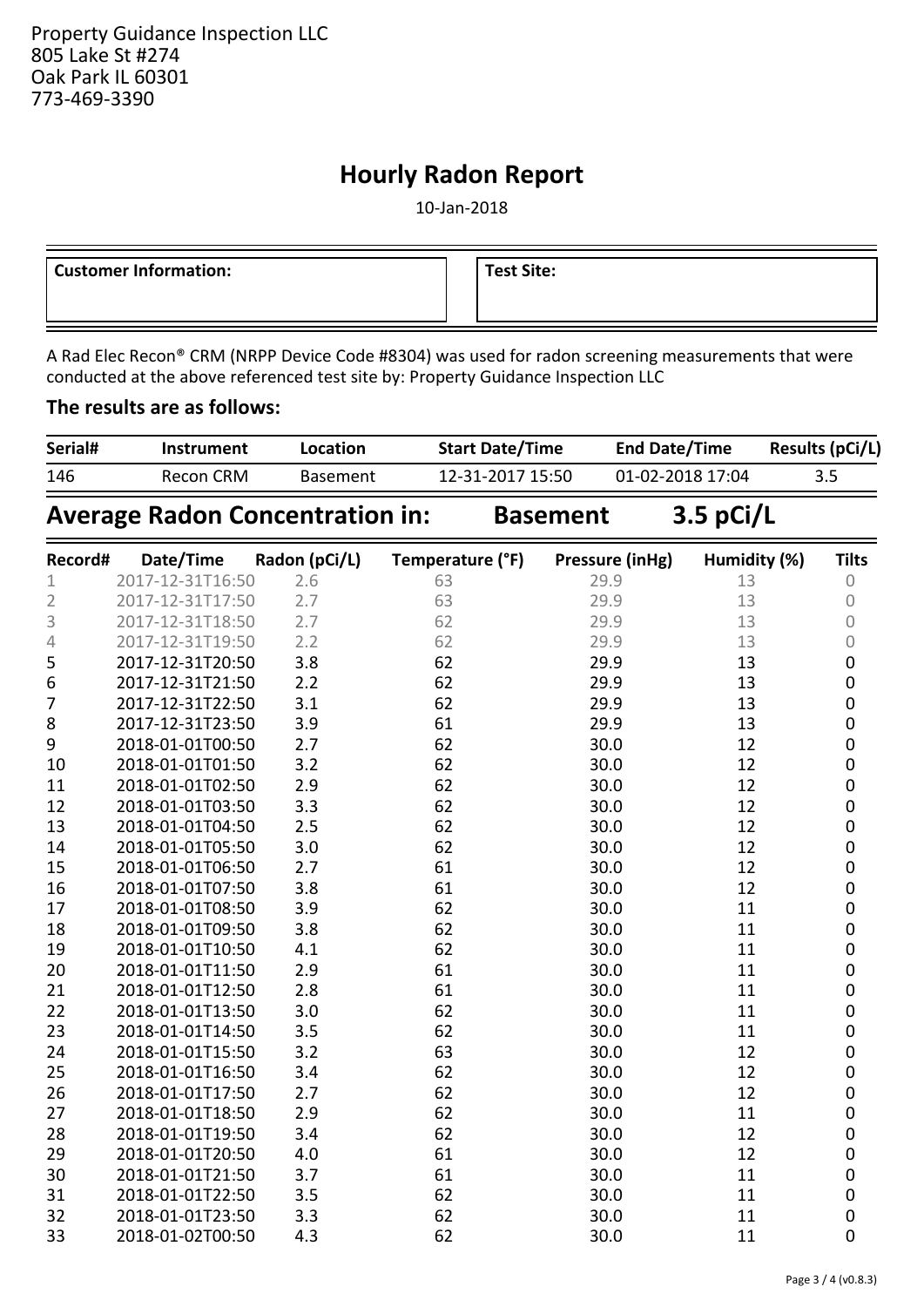## **Hourly Radon Report**

10-Jan-2018

| <sup>'</sup> Customer Information: | <b>Test Site:</b> |
|------------------------------------|-------------------|
|                                    |                   |
|                                    |                   |

A Rad Elec Recon® CRM (NRPP Device Code #8304) was used for radon screening measurements that were conducted at the above referenced test site by: Property Guidance Inspection LLC

### **The results are as follows:**

| Serial# | Instrument | Location        | <b>Start Date/Time</b> | <b>End Date/Time</b> | Results (pCi/L) |
|---------|------------|-----------------|------------------------|----------------------|-----------------|
| 146     | Recon CRM  | <b>Basement</b> | 12-31-2017 15:50       | 01-02-2018 17:04     |                 |

| <b>Average Radon Concentration in:</b> | <b>Basement</b> | $3.5$ pCi/L |  |
|----------------------------------------|-----------------|-------------|--|
|----------------------------------------|-----------------|-------------|--|

| Record# | Date/Time        | Radon (pCi/L) | Temperature (°F) | Pressure (inHg) | Humidity (%) | <b>Tilts</b> |
|---------|------------------|---------------|------------------|-----------------|--------------|--------------|
| 34      | 2018-01-02T01:50 | 4.4           | 62               | 29.9            | 11           | 0            |
| 35      | 2018-01-02T02:50 | 4.3           | 62               | 29.9            | 11           | 0            |
| 36      | 2018-01-02T03:50 | 4.5           | 62               | 29.9            | 11           | 0            |
| 37      | 2018-01-02T04:50 | 4.3           | 62               | 29.9            | 11           | 0            |
| 38      | 2018-01-02T05:50 | 4.4           | 62               | 29.9            | 11           | 0            |
| 39      | 2018-01-02T06:50 | 3.8           | 62               | 29.9            | 11           | 0            |
| 40      | 2018-01-02T07:50 | 4.1           | 62               | 29.9            | 11           | 0            |
| 41      | 2018-01-02T08:50 | 4.0           | 62               | 29.9            | 11           | 0            |
| 42      | 2018-01-02T09:50 | 3.7           | 62               | 29.9            | 10           | 0            |
| 43      | 2018-01-02T10:50 | 3.0           | 62               | 29.9            | 11           | 0            |
| 44      | 2018-01-02T11:50 | 3.9           | 62               | 29.8            | 11           | 0            |
| 45      | 2018-01-02T12:50 | 4.5           | 62               | 29.8            | 11           | 0            |
| 46      | 2018-01-02T13:50 | 3.2           | 62               | 29.7            | 11           | 0            |
| 47      | 2018-01-02T14:50 | 3.4           | 62               | 29.7            | 11           | 0            |
| 48      | 2018-01-02T15:50 | 3.2           | 63               | 29.7            | 11           | 0            |
| 49      | 2018-01-02T16:50 | 2.9           | 62               | 29.7            | 11           | 0            |